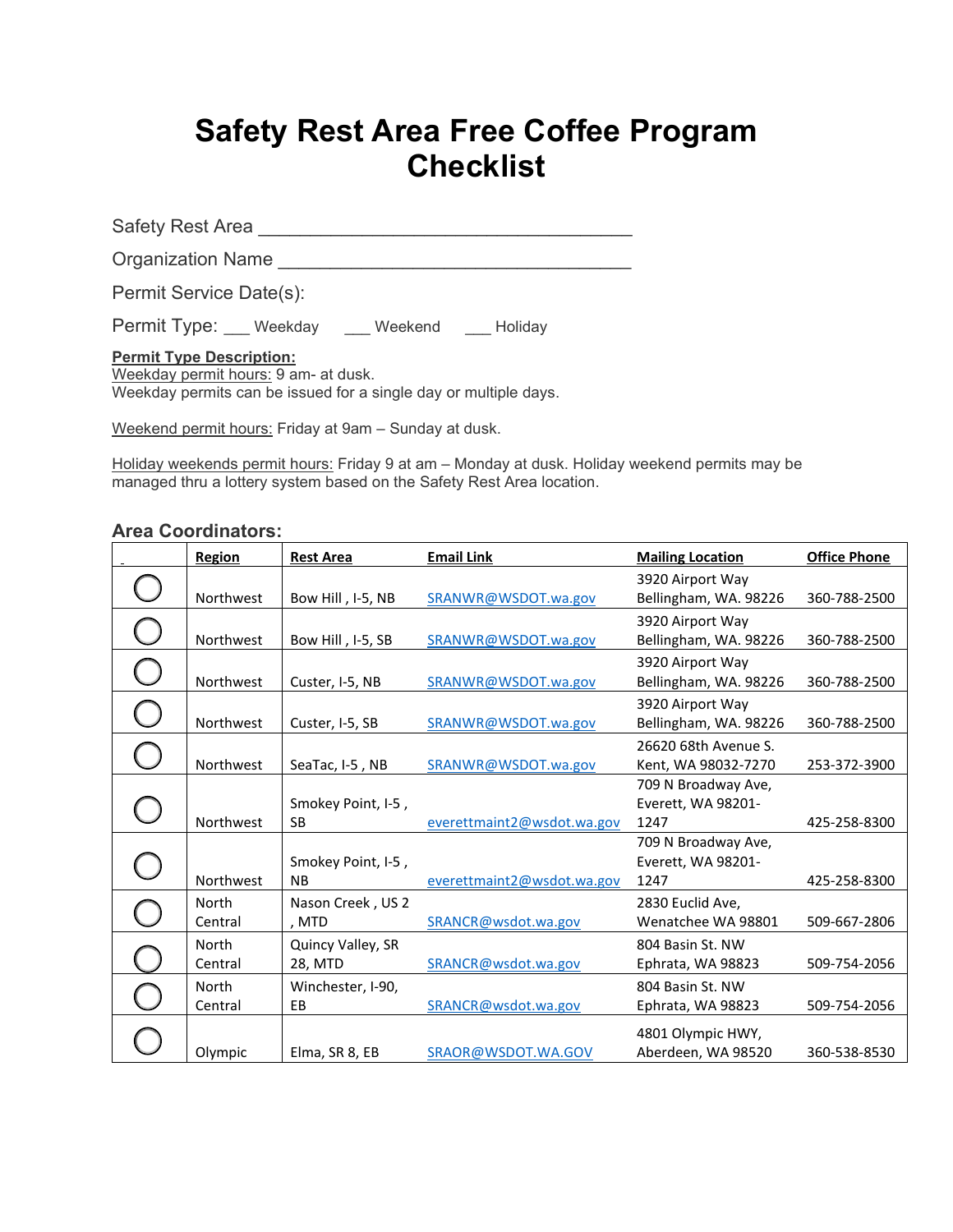|           |                             |                     | 11211 41st Ave SW                   |               |
|-----------|-----------------------------|---------------------|-------------------------------------|---------------|
| Olympic   | Maytown, I-5, SB            | SRAOR@WSDOT.WA.GOV  | Tacoma, WA 98499-<br>4694           | 253-983-7550  |
|           |                             |                     | 11211 41st Ave SW                   |               |
|           | Scatter Creek, I-5,         |                     | Tacoma, WA 98499-                   |               |
| Olympic   | <b>NB</b>                   | SRAOR@WSDOT.WA.GOV  | 4694                                | 253-983-7550  |
|           |                             |                     | P.O. Box 125                        |               |
|           | Chamberlain Lake,           |                     | Goldendale, WA 98620-               | $(509)$ 773-  |
| Southwest | SR 14, MTD                  | SRASWR@WSDOT.WA.GOV | 0125                                | 4533          |
| Southwest | Gee Creek, I-5, NB          | SRASWR@WSDOT.WA.GOV | 4100 Main St.                       | 360-619-0600  |
| Southwest | Gee Creek, I-5, SB          | SRASWR@WSDOT.WA.GOV | Vancouver, WA 98663                 |               |
|           | Dismal Nitch, SR            |                     | 103 5th St., Raymond,               |               |
| Southwest | 401, MTD                    | SRASWR@WSDOT.WA.GOV | 98577                               | 360-942-2092  |
|           | Toutle River, I-5,          |                     | 1411 Rush Rd.                       |               |
| Southwest | <b>NB</b>                   | SRASWR@WSDOT.WA.GOV | Chehalis, WA 98532                  | 360-748-2181  |
|           | Toutle River, I-5,          |                     | 1411 Rush Rd.                       |               |
| Southwest | <b>SB</b>                   | SRASWR@WSDOT.WA.GOV | Chehalis, WA 98532                  | 360-748-2181  |
|           |                             |                     | 151 South Bullfrog Road             |               |
| South     | Indian John Hill, I-        |                     | Cle Elum, WA 98922-                 |               |
| Central   | 90, EB                      | SRASCR@WSDOT.WA.GOV | 9689                                | 509-674-4443  |
|           |                             |                     | 151 South Bullfrog Road             |               |
| South     | Indian John Hill, I-        |                     | Cle Elum, WA 98922-                 |               |
| Central   | 90, WB                      | SRASCR@WSDOT.WA.GOV | 9689                                | 509-674-4443  |
| South     |                             |                     | 1816 N. 4th                         |               |
| Central   | Prosser, I-82, MTD          | SRASCR@WSDOT.WA.GOV | Pasco, WA 99301-3727                | 509-577-1933  |
| South     | Selah Creek, I-82,<br>EB    |                     | 900 E Selah Rd                      | $(509) 577 -$ |
| Central   |                             | SRASCR@WSDOT.WA.GOV | Yakima, WA 98901                    | 1920          |
| South     | Selah Creek, I-82,          |                     | 900 E Selah Rd                      | $(509) 577 -$ |
| Central   | WB                          | SRASCR@WSDOT.WA.GOV | Yakima, WA 98901                    | 1920          |
| South     | Vernita, SR 24,             |                     | 900 E Selah Rd                      | $(509) 577 -$ |
| Central   | <b>MTD</b>                  | SRASCR@WSDOT.WA.GOV | Yakima, WA 98901                    | 1920          |
|           | Hatton Coulee, SR           |                     | 1407 Morgan St                      |               |
| Eastern   | 26/US 395, MTD              | SRAER@WSDOT.WA.GOV  | Davenport, WA 99122                 | 509-324-6583  |
|           |                             |                     | 1408 Morgan St                      |               |
| Eastern   | Schrag, I-90, EB            | SRAER@WSDOT.WA.GOV  | Davenport, WA 99122                 | 509-725-4191  |
|           |                             |                     | 1409 Morgan St                      |               |
| Eastern   | Schrag, I-90, WB            | SRAER@WSDOT.WA.GOV  | Davenport, WA 99122                 | 509-725-4191  |
|           | Sprague Lake, I-90,         |                     | 1410 Morgan St                      |               |
| Eastern   | EВ                          | SRAER@WSDOT.WA.GOV  | Davenport, WA 99122                 | 509-725-4191  |
|           | Sprague Lake, I-90,         |                     | 1411 Morgan St                      |               |
| Eastern   | WB                          | SRAER@WSDOT.WA.GOV  | Davenport, WA 99122                 | 509-725-4191  |
|           |                             |                     | 1412 Morgan St                      |               |
| Eastern   | Telford, US 2, MTD          | SRAER@WSDOT.WA.GOV  | Davenport, WA 99122<br>P.O. Box 150 | 509-725-4191  |
|           |                             |                     |                                     |               |
|           |                             |                     |                                     |               |
| Eastern   | Horn School, US<br>195, MTD | SRAER@WSDOT.WA.GOV  | Colfax, WA 991111-<br>0150          | 509-397-3051  |